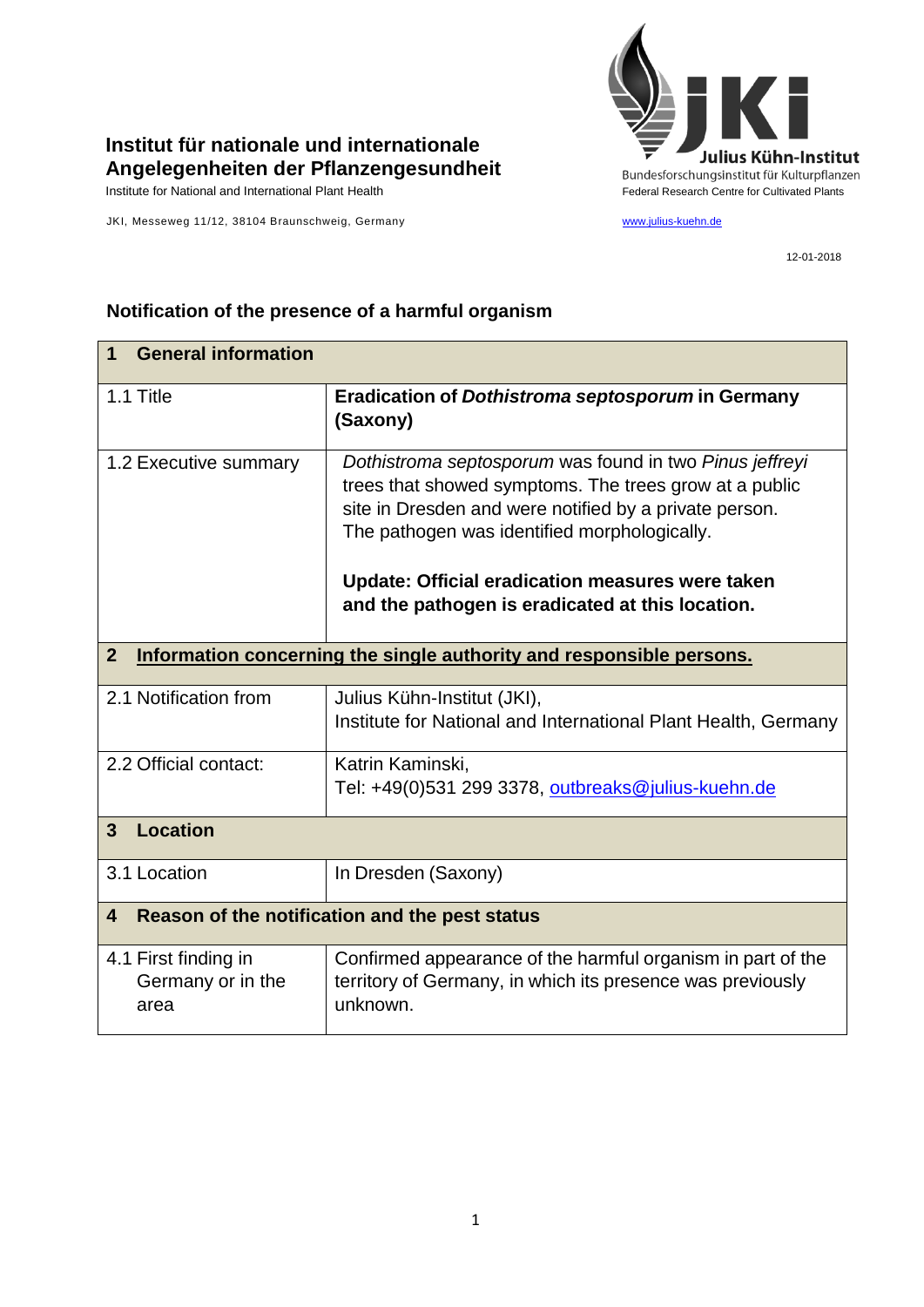| 4.2 Pest status of the area where the harmful<br>organism has been found present, after<br>the official confirmation.                 | Absent, eradicated                                                                                                                                                                    |  |
|---------------------------------------------------------------------------------------------------------------------------------------|---------------------------------------------------------------------------------------------------------------------------------------------------------------------------------------|--|
| 4.3 Pest status in Germany before the official<br>confirmation of the presence, or<br>suspected presence, of the harmful<br>organism. | Present, only in parts of the area                                                                                                                                                    |  |
| 4.4 Pest status in Germany after the official<br>confirmation of the presence of the<br>harmful organism.                             | Present, only in parts of the area                                                                                                                                                    |  |
| Finding, sampling, testing and confirmation of the harmful organism.<br>5                                                             |                                                                                                                                                                                       |  |
| 5.1 How the presence or appearance of the<br>harmful organism was found.                                                              | Information submitted by a private<br>person.                                                                                                                                         |  |
| 5.2 Date of finding:                                                                                                                  | 24-05-2016                                                                                                                                                                            |  |
| 5.3 Sampling for laboratory analysis.                                                                                                 | Official samples were taken on 26-05-<br>2016 from 2 trees (Pinus jeffreyi) that<br>showed symptoms.                                                                                  |  |
| 5.4 Date of official confirmation of the harmful<br>organism's identity.                                                              | 14-06-2016                                                                                                                                                                            |  |
| Infested area, and the severity and source of the outbreak in that area.<br>6                                                         |                                                                                                                                                                                       |  |
| 6.1 Size and delimitation of the infested area.                                                                                       | 2 trees are found to be infested.                                                                                                                                                     |  |
| 6.2 Characteristics of the infested area and its<br>vicinity.                                                                         | open air - public site, plants for<br>planting (already planted)                                                                                                                      |  |
| 6.3 Infested plant(s), plant product(s) and<br>other object(s).                                                                       | Pinus jeffreyi                                                                                                                                                                        |  |
| 6.4 Severity of the outbreak.                                                                                                         | 2 trees are found to be infested.<br>Other trees in the surroundings do not<br>show any symptoms.                                                                                     |  |
| <b>Official phytosanitary measures.</b><br>$\overline{7}$                                                                             |                                                                                                                                                                                       |  |
| 7.1 Adoption of official phytosanitary<br>measures.                                                                                   | Official phytosanitary measures in the<br>form of destruction were taken.<br>Surveys in the relevant area were<br>carried out to find out if more plants<br>are infested in the area. |  |